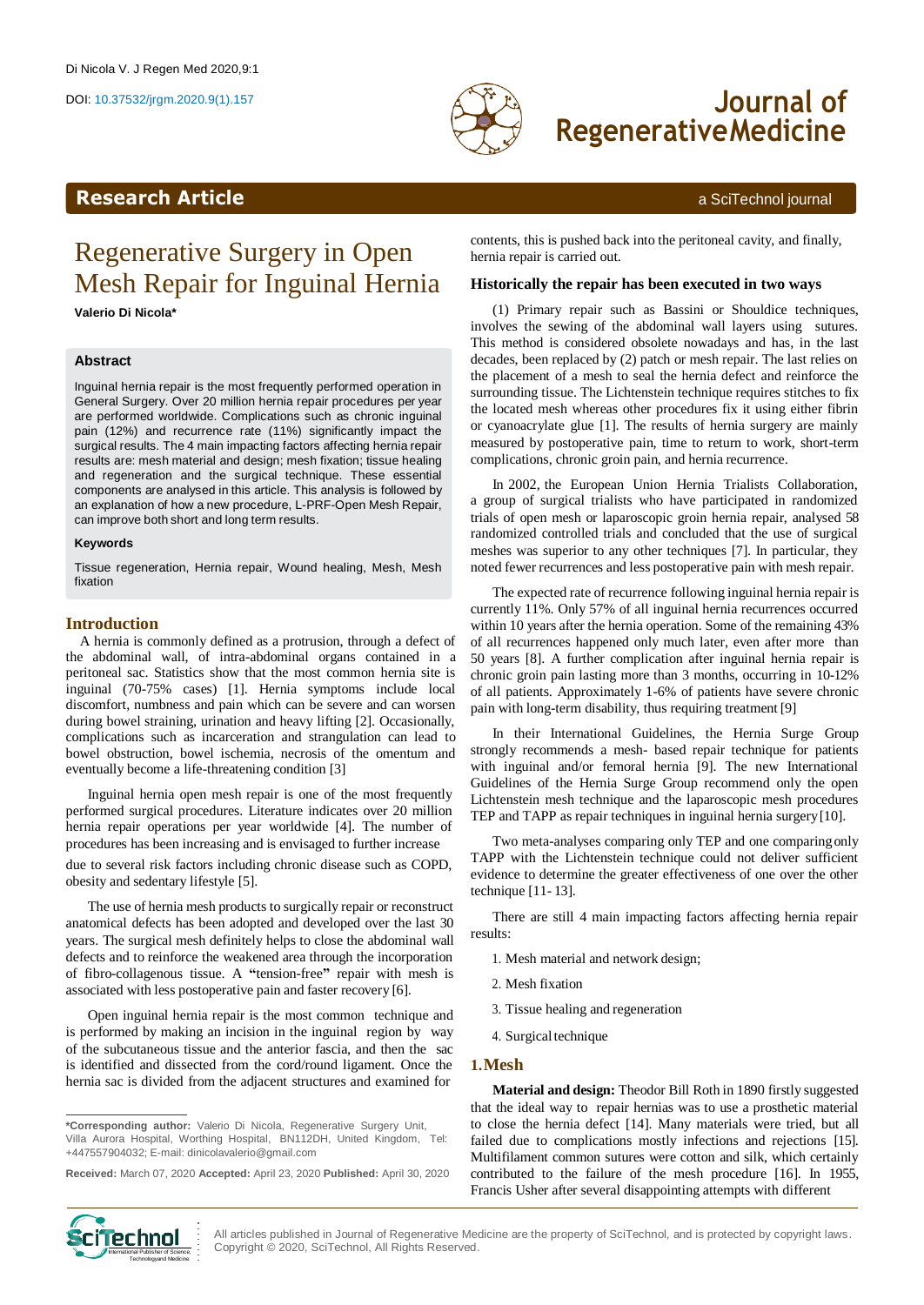materials started using a new material, the polyolefin (Marlex) and developed a woven mesh [17]. The optimal tissue growth through its large pores was the main difference when compared to previous materials. In the days following surgery he noticed improved mesh incorporation and that fibroblast activity and collagen production progressed suitably with less giant cells [18]. In 1958, Usher published a new surgical technique using a knitted polypropylene mesh which could be autoclaved and also more rapidly incorporated by tissue [1]. Lichtenstein, 30 years later, popularized the technique as "tensionfree hernioplasty" for inguinal hernia [19].

In recent decades' researchers have investigated various materials to optimise this aspect of mesh repair surgery. The fundamental material characteristics should be biocompatibility, resistance to infection, maintenance of adequate long-term tensile strength, rapid incorporation into the host tissue, sufficient flexibility and noncarcinogenic response [6, 20]. Poor biocompatibility of the material has proven to be a strong contributing factor in the rejection of the prosthetic material and abnormal scar tissue formation induced by an uncontrolled immunological response.

When a surgical mesh is implanted without having suitable biocompatibility (due to the material nature or its structural design) the body responds by encapsulating the foreign body, leading to the formation of a stiff scar. The compromised integration process generates pain, hernia recurrence or rejection of the mesh [21]. Currently, most of the surgical meshes are chemically and physically biocompatible, non- toxic, and non-immunogenic [1]. However, none of them is biologically inactive and this may variably impact the mesh suitability in the host tissue and the effective process of mesh integration [22].

**Mesh integration, biology:** Implantation of the mesh is quickly followed by an extraordinarily complex series of events that mark the initiation of the healing process. It is essential to look into the process of inflammation and its effect on the wound healing to understand the biology that supports the mesh integration process [23]. In general, the introduction of foreign material into the body triggers a response characterized by one of three stereotypical reactions: (1) destruction or lyses, (2) integration or tolerance, (3) rejection [1]. When a nonbiocompatible material is inserted into our body, the immune system recognizes it as extraneous material and therefore attempts to destroy or reject it [24]. When the implant is biocompatible a process of integration begins, this has four mainstages.

**Firststage:TheAcuteInflammation:** Thefirstbiologicalresponse of the injured site starts with the coagulation of proteins around the prosthetic implant [25]. The Coagulum is composed of albumin, fibrinogen, plasminogen, complement factors and immunoglobulins [26]. Platelets adhere to these proteins activating the classical and alternative complement pathways, especially generating factors C3a and C5a (chemotactic factors for inflammatory cells) that convey polymorpho nucleocytes or neutrophils (PMNs), fibroblasts, smooth muscle cells and macrophages to the wound area in an ordered sequence [27].

The chemotactic function is defined as **"**the movement of cells towards a preferred migration site triggered by a chemical stimulus**"**. During this first stage or acute phase of inflammation, migratory PMNs phagocyte microorganisms and necrotic material. When exhausted PMNs die and release their cytoplasmic and granular contents near the mesh, this may cause an additional inflammatory response [28]. If the acute inflammatory response fails to eliminate

the cause of injury and to restore injured tissue to normal physiology, this condition could develop into a state of chronic inflammation.

**Second stage: Chronic Inflammation**: In this stage, monocytes that migrated to the wound site during the previous phase differentiate into macrophages. In addition to macrophages, other primary cellular components such as plasma cells and lymphocytes actively contribute to the advanced inflammatory response.Macrophages start the phagocytosis of dead cells, necrotic tissue and consume foreign bodies and generally prepare the way for fibroblasts settlement [29].

**Third stage: Foreign Body Reaction:** This kind of chronic inflammation is related to an implanted medical device or biomaterial. In response to the presence of large indigestible foreign bodies, macrophages fuse into a foreign body giant cell in the attempt to seal the extraneous material in an epithelioid granuloma [30-32]. Foreign body reaction is a complex defence response involving: foreign body giant cells, fibroblasts, and angiogenesis formation in variable amounts depending on the nature, form and structure of the implanted material [30].

**Fourth stage: Scar Formation:** This is characterized by the replacement of damaged tissue with fibroblasts and other cell lineages; these produce the extracellular matrix (EMC) and generate the scar. Wound healing and scar formation can be affected by persistent inflammation and the severity of the primary injury [33]. Fibroblasts are the cells that mediate the wound healing progression. These cells enter the wound site two to five days after the surgery, typically once the acute inflammatory response has receded. Fibroblasts proliferate at the wound site, reaching peak levels after one to two weeks. The main function of fibroblasts is to synthesize extracellular matrix (EMC) with collagen to regenerate the connective tissue. The EMC is itself involved in the regulation of inflammation, angiogenesis and connective tissue regeneration through the collagen matrix laid down by fibroblasts together with local GFs [24].

**Main GFs involved in the game:** Below are some of the most important GFs playing different roles in mesh integration and tissue regeneration. Platelet derived growth factor PDGF A-B supports smooth muscle cell and fibroblast proliferation. Fibroblast growth factor FGF-2 produced by a number of cells (endothelial, smooth muscle and fibroblast cells) is a potent activator for smooth muscle cells, endothelial cells and fibroblasts. Transforming growth factor β-TGF  $\beta$  is secreted by many different cells among these macrophages and PMNs. TGF β, promotes the production of fibroblasts and monocyte activation.

Insulin-like growth factor IGF made by platelets and fibroblasts is a potent chemotactic for endothelial cells. Epidermal growth factor EGF produced by platelets and macrophages promotes the production of extracellular matrix and collagen formation playing a significant role in the hernia repair. Vascular endothelial growth factor VEGF generates new blood vessels in the site of injury increasing the local blood supply [34-37].

**The key role of fibroblasts:** Fibroblastic activity peaks around two weeks' post-surgery, usually on the 8th day for the intra-peritoneal access and on the 10th day for the extra-peritoneal way. The optimum amount (density) of fibroblasts needed for the successful mesh integration is achieved approximately two weeks after surgery [38]. Collagen is the principal biomechanical component of connective tissue, it provides strength and acts as a scaffold in the forms of type I, II and III[38].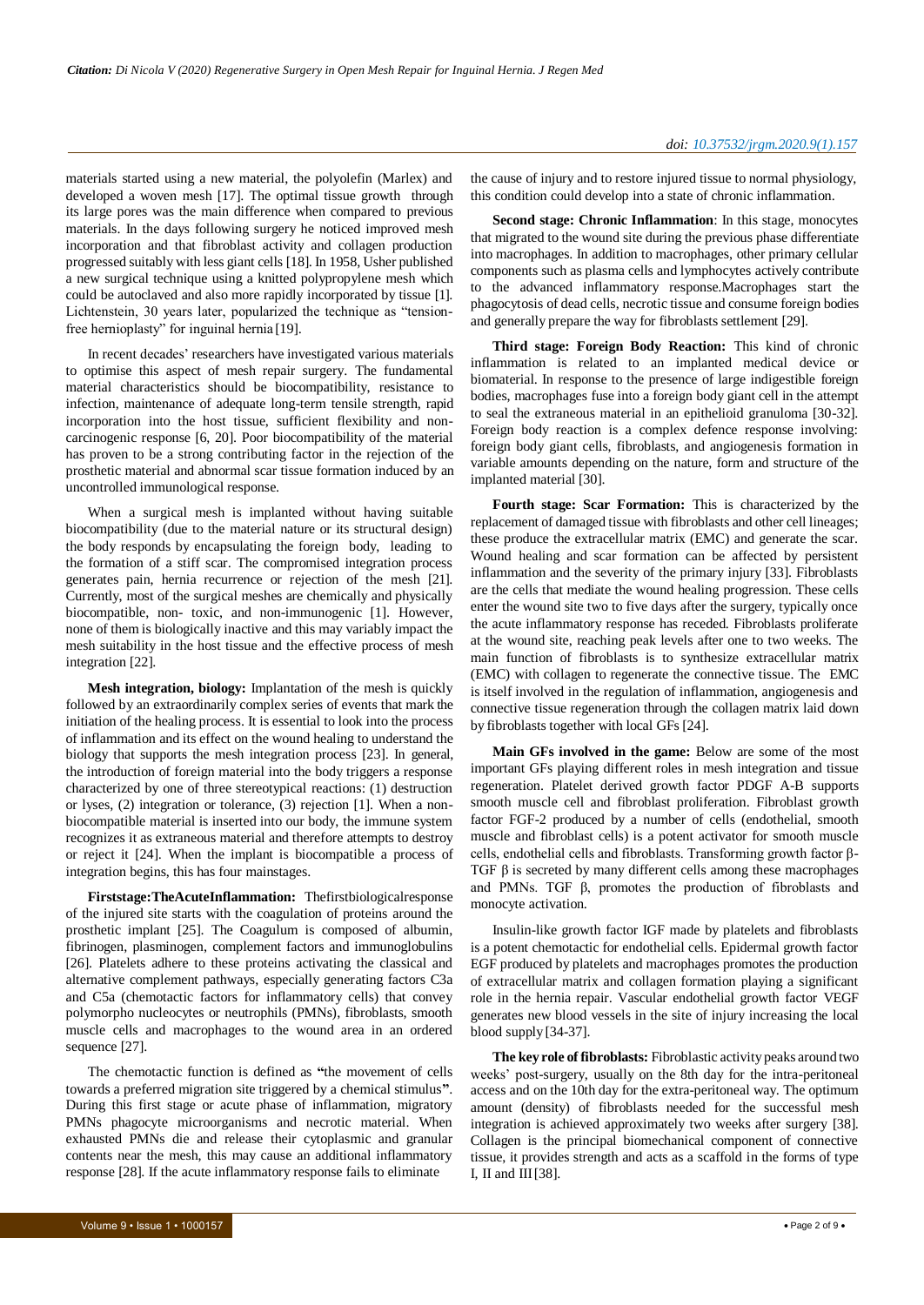#### *doi: 10.37532/jrgm.2020.9(1).157*

A normal fibroblastic biological response leads to optimal synthesis of the connective tissue. Primarily immature, frail collagen type III is synthesized and excreted by fibroblasts as a monomeric form into the extracellular space where it polymerises into an insoluble helical structure. A fragile collagen network is produced for around the first 21 days, and then there is a modification in the ratio of collagen type III and I. The collagen type III reduces and the type I, stronger and stable, arises. The mechanical strength increases progressively until 6 months after surgery [38].

Therefore, the quality of connective tissue is significantly influenced by the collagen ratio type I/III and its contribution to making up the ECM. An altered Type I/III collagen ratio results in decreased tensile strength and mechanical stability. Thus, the alterations of collagen subtypes play a central role in the pathophysiology of hernia repair and mesh integration [39-41].

Recent Literature highlights the responsibility of enzymes like Matrix Metallo-Proteinases, MMPs and the lack of their inhibitors Tissue Inhibitors of Metalloproteinase, TIMPS to be the possible cause for the altered ratio of collagen subtypes. This modification has been quite often found in the trasversalis fascia of patients with direct inguinal hernia [42,43].

The main function of these enzymes isto degrade and expedite the turnover of the extracellular matrix (EMC) by acting on certain types of collagen and elastin [44]. MMP-1 and MMP-13 are the principal matrix enzymes responsible for the type I, II, III collagen turn over [45]. Therefore, the alterations in MMP-1 and MMP-13 protein expressions could have a role in the derangement of the ratio type I/III collagen [38]. MMP-2 and MMP-9, derived from neutrophils, play an important role in degrading collagen types IV and V as well as elastin, fibronectin, and other EMC components. A direct correlation between the altered expression of MMP-2 and MMP-9 with the diminished level of TIMP- 1 and TIMP-2 was observed in inguinal hernia patients [46,47].

Excessive fibroblasts and associated hyperactivity in the wound area will prolong the inflammatory phase resulting in increasing fibrosis. This will compromise the optimal synthesis of collagen and thereby the prosthesis integration. Prolonged inflammation can jeopardize the mesh integration and this can cause contraction and shrinkage of the mesh, eventually resulting in fibrosis, adhesions and fistulas. This can lead to prosthesis rejection [48,49].

Optimising conditions for the first two weeks' post-surgery appears to be essential for the successful incorporation of the mesh and to produce healthy connective tissue. After 12 weeks the process is considered more stable and the overall strength of the scar increases gradually up to six months. The final result is a relatively less elastic tissue that has only 70–80% of the strength of the native connective tissue [50]. A non-absorbable prosthesis fully incorporated within newly formed collagen will help to optimise overall strength [38]. The fibrotic reaction generated by the body when a mesh is introduced is governed by the chemical nature of the material and its physical characteristics such as the filament structure and pore size[1].

#### **Mesh Chemical and Physical Properties**

Properties and design of the mesh influence the immune reaction, wound healing and integration [51].

**(a) Elasticity and Tensile Strength:** Either deterioration of the tensile strength of the mesh or poor flexibility or a strained mesh could lead to hernia recurrence [1].

**(b)Pore Size:** Porosity plays a key role in the reaction of the tissue to the prostheses. Macro porous meshes have been found to facilitate the colonization of macrophages, fibroblasts and collagen fibres formation. Large pores expedite easy infiltration of PMNs, monocytes and lymphocytes cells, providing protection from infection. Fibroblasts produce the new collagen fibres that are the scaffold for building up the EMC and facilitating mesh integration [52].

**(c)Weight (density):** The lightweight mesh is composed of thin filaments with large pores, generally larger than 1 mm. Lightweight meshes contain less material so reduce the impact of the foreign body reaction. A weaker immune-inflammatory response may result in better tissue incorporation [53].

**(d)Structure:** Surgical meshes are made using monofilament or multifilament systems. A surgical mesh formed of monofilament fibres provides good tissue reinforcement but is stiff and less pliable. A surgical mesh formed of multifilament yarns is soft and malleable. However, multifilament fibres mesh tends to retain infectious and inflammatory substances, increasing the erosion rates by 20–30% and increasing the risk of recurrence[54].

**(f) Material Absorption:** Surgical meshes can be made with absorbable or non-absorbable material. Non-absorbable meshes have good mechanical qualities; they are intra-operatively easy to shape and have long-term stability. However, mesh deterioration and distortion: stiffness, erosion, shrinking and adhesions have been widely reported to promote recurrence in mid-longterm.

Absorbable meshes were developed to reduce these long-term complications. These meshes promote regulated postoperative fibroblast colonisation. Nevertheless, after mesh absorption is completed, the resulting scar tissue may be too weak and insufficient to provide required support resulting in increased hernia recurrence rate. For this reason, mixed meshes made with both absorbable and non-absorbable material have been introduced [1].

**Commercially available surgical meshes:** The "ideal" mesh should be suturable to be held in place, resistant to straining and loading under biaxial tension (eg. defecation or lifting actions) especially during the first 3 months' postoperative period. This prosthetic implant should promote a fast and organized integration process supporting tissue regeneration together with minimal inflammatory reaction [2].

There are over 70 meshes commercially available for hernia repair, each attempt to match the "ideal" mesh characteristics. They are classified according to the composition or type of material as:(1) first generation (synthetic non-absorbable prosthesis), (2) second generation (mixed or composite prosthesis), and (3) third generation (biological prosthesis) [1,38]. For inguinal hernia surgery the most recommended are the macro porous, non- absorbable, monofilament, lightweight soft mesh. Polypropylene has been the material of choice and several companies produce in different shapes and at a range of prices.

**Nanofibers prospective:** Nanofibers are fibers with diameters in the nanometre range; they have found increasing scaffolding application in Tissue engineering (TE) [55]. They have been made from a variety of materials and their use explored extensively in the last decade. Specifically, nanofiber scaffolds applied in tissue regeneration, mimicking the extracellular matrix, (ECM) may provide advanced means to control MSCs migration, adhesion, proliferation, and differentiation.

For this reason, TE and nanofibers provide new perspectives for the design and production of surgical meshes that retain material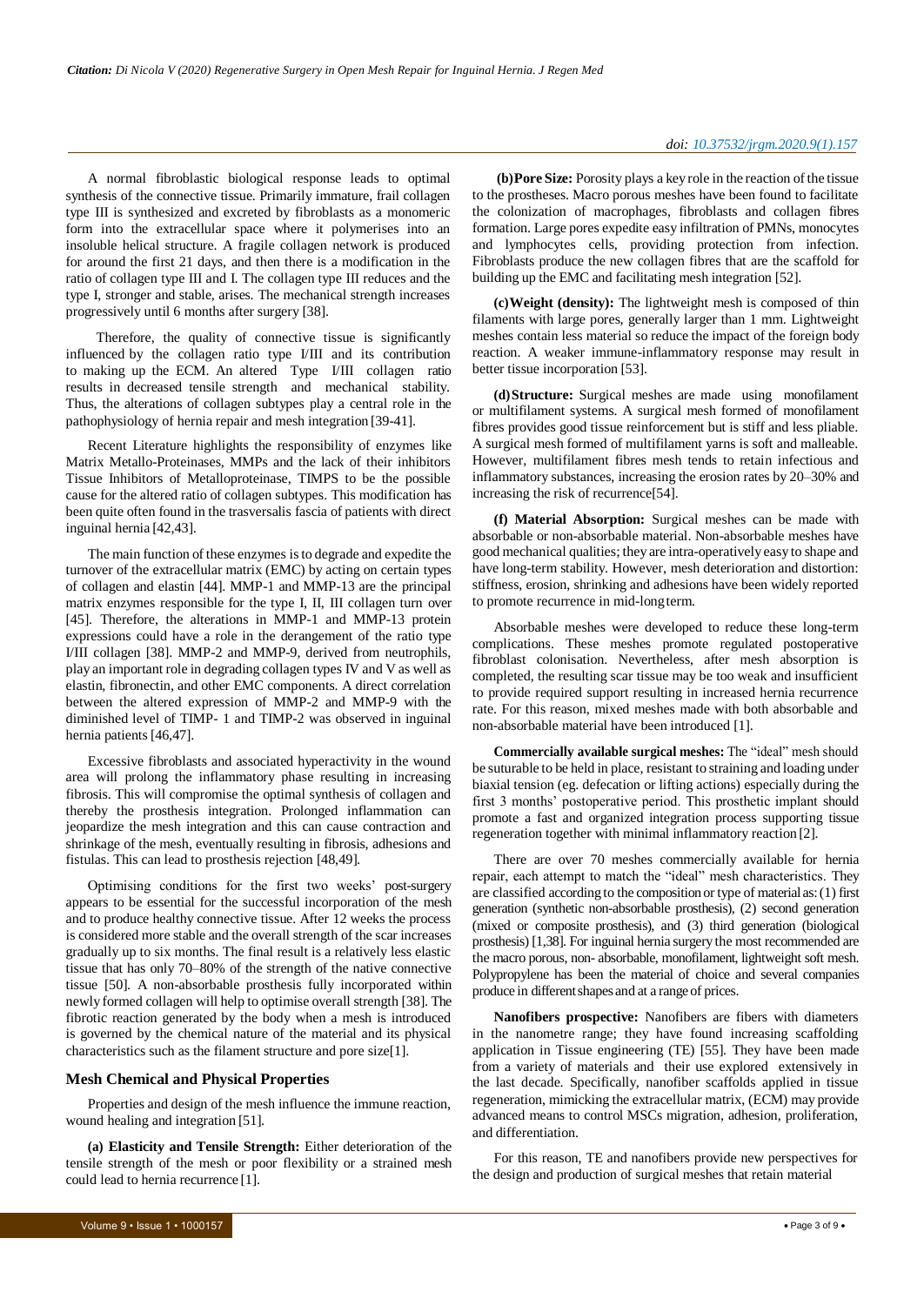strength, increase biocompatibility and promote better integration. These also open new options in laboratory research and experimental models to explore the implementation of nanofiber systems and effectively mimic the ECM [56].

Some nanofiber structures present several advantages. The manufacture of bio-mimetic scaffolds allows precise control over the geometry and microstructure of the mesh. These physical and mechanical properties make nanofiber systems suitable for new biomaterials to be used in wound care and scaffolding for tissue regeneration. The sophisticated microporous structure and modelling 3D microenvironment provide a more specific surface for cell attachment and for excellent cells–biomaterial contact[57].

#### **2.Mesh Fixation**

Mesh fixation is a controversial area in inguinal hernia surgery. The most common methods used to fix the hernia mesh are stitches, fibrin and cyanoacrylate glues. A minority of surgeons suggest for a non-fixation technique (mostly in TEP); however, reports about the rate of recurrence are incomplete and controversial.

**Stitch fixation:** The Lichtenstein technique is currently the most popular technique to repair unilateral primary groin hernias [19]. In the Lichtenstein technique the mesh fixation is provided by a Prolene (polypropylene) overrunning or single stitch suture to sew the mesh firmly to the surrounding structures: the pubic tubercle, inguinal ligament and muscles.

Some surgeons opt for absorbable stitch material such as polyglycolic acid (Vicryl) in the hope of reducing the risk of longterm nerve entrapment in the suture line. Lichtenstein technique has a generally good reported outcome in Literature: easy to perform, low morbidity and good long-term results [58]. Nonetheless, several recent articles showed high incidence of chronic inguinal pain, with an average incidence of 12%, and sometimes reported as high as 53% [59-67].

Many studies considered chronic postoperative pain as a surgical primary outcome but only a few of them evaluated the social impact of post-hernia repair chronic pain. This chronic groin pain has been reported to affect the soci al and work life of up to 6% of patients [59,61,64,66].

Specifically, in the Lichtenstein operation, chronic groin pain can be due to nerve entrapment in the suture either in the scar tissue or neuroma development, inflammation of the periosteum of the pubic tubercle (traditionally taken into the first stitch), and persistent inflammation with foreign body over-reaction to the mesh [68-69].

Lichtenstein technique has been always described as a "tension free technique". However, stitches do generate tension and stiffness in the inguinal area particularly during muscle activity. This tension may cause postoperative mechanical pain, persistent inflammation and delay in recovery time.

### **Glue sealant**

To avoid the above problems and reduce the risk of chronic pain, different methods of mesh fixation have been considered and most of all tissue-compatible glues.The goal isto provide a suture-lessfixation.

The ideal adhesive material should be:

- a. Biocompatible
- b. Cheap

### c. Easy to store and use.

The advantages of glue fixation are reduced postoperative acute and chronic pain (due to the nerve entrapment syndrome), improved haemostasis, and a faster operation. There is no report in Literature of any difference in recurrence when comparing glue with stitch fixation.

**Fibringlue:** The main components of Fibrin glues areconcentrated fibrinogen, thrombin, and calcium chloride, thus duplicating the final stage of the coagulation cascade. Fibrin acts as a haemostatic barrier, adheres to the surrounding tissue, and operates as a scaffold for migrating fibroblasts [70]. Fibrin glues are used as a tissue adhesive for a variety of surgical procedures. The main advantages of fibrin glues are tissue compatibility, biodegradability, and efficacy when applied to wet surfaces. Potential contamination by transmissible blood-borne pathogens has been criticised by some authors [71]. Fibrin glue has given very good results in tension free mesh fixation both in open and laparoscopic approaches [72- 74]. Nonetheless, it does not fulfil the requirements (b) and (c) because it is expensive and difficult to store and to prepare for the surgical application. Further, fibrin glue can potentially transmit blood-related infections [75].

**Cyanoacrylates (CAs) glue:** Some surgeons consider the longlateral-chain cyanoacrylates the best choice for mesh fixation in open mesh repair for inguinal hernia. CAs is biocompatible, inexpensive and easy to store and use [75]. CAs is an efficient way to seal the mesh to the nearby tissue and works as haemostatic although does not provide a scaffold or facilitate tissueregeneration.

The main problem of the CAs has been recognised in the general increase of macrophage response when compared to absorbable sutures [76]. However, this excessive inflammatory reaction induced bythe CAs does not seem, in experimental models, to alter significantly the collagen maturation process or delay the mesh integration, which seems very similar to absorbable sutures[76].

In addition, there are no published studies that differentiate  $M<sub>1</sub>$ macrophages, which promote inflammation and tissue injury, from M<sub>2</sub> macrophages, which act to resolve inflammation and promote tissue reconstruction. Therefore, some of these cells identified in preclinical studies may be of the reparative type [76].

## **3.Platelet rich fibrin – PRF**

The first platelet concentrate, platelet-rich plasma (PRP) was introduced byMarx et al. in 1998. PRP has been used with bone grafts in the attempt to repair osseous defects in dentistry, in maxillofacial/ ENT-surgery and for aesthetic and orthopaedics purposes[77,78].

PRP has been also used to accelerate soft tissue regeneration, including the facilitation of gingival, dermal and skin wound healing. PRP is also used as an injectable therapy for osteoarthritis [78,79].

The disadvantages of using PRP are the lack of uniformity in its preparation methods, the use of bovine thrombin for activation and, most of all, the inadequate period of stimulation of the target tissue. Rapid diffusion of PRP severely limits its ability to stimulate local MSCs [80].

Platelet rich fibrin (PRF) has been described as a secondgeneration autologous platelet concentrate because it does not require any biochemical additives like anticoagulants or bovine thrombin for fibrin polymerisation.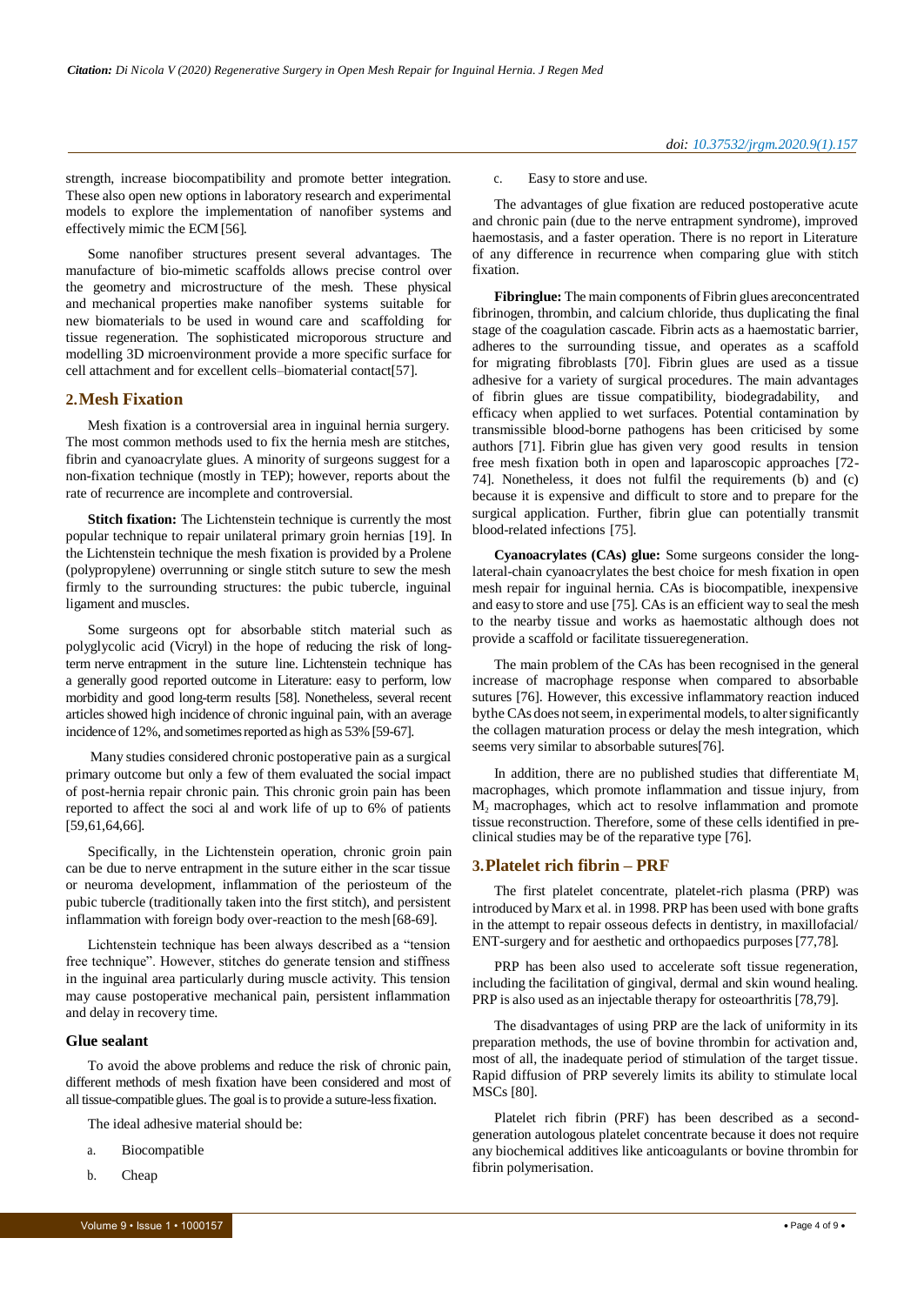However, PRF biological properties are rather different from PRP and cannot be considered a PRP development but rather a different bio stimulator. The preparation of PRF begins with the immediate centrifugation of the patient's venous blood collected in normal glass tubes. Choukroun et al. first described the process in 2000 [81].

PRF is an autologous biomaterial, made of a strong fibrin matrix that variably contains:

• High concentration of vital and non-vital: platelets, leucocytes and circulating MSCs

Variable pool of cytokines

An elevated concentration of long releasing growth factors (GFs). These include platelet derived growth factor (PDGF A-B), vascular endothelial growth factor (VEGF), transforming growth factor (TGF β -1,2), insulin-like growth factor (IGF-I), epidermal growth factor (EGF); connective tissue growth factor (CTGF); bone morphogenetic protein 2 (BMP-2) [82,83].

• An elevated concentration of fibrin, fibronectin, vitronectin, and thrombospondin.

• A variable pool of heat shock proteins HSPs (not well studied yet)

Tissue regeneration is a complex sequence mediated by an extensive range of biological- immunological events, which are regulated by various cytokines, tissue mediators and GFs. Although it is recognised that cells of different lineages generate these molecules, the details are not well known.

Platelets play a key role as an autologous source of growth factors [84,85]. Since their activation, platelets secrete multiple GFs including PDGF, TGF β-1, 2, and IGF-I[86].

Autologous platelet concentrates are widely used as a bioactive surgical component to decrease inflammation and increase the speed of the healing process. In the last few years, several different techniques have been developed to produce platelet concentrates from blood [77].

**PRF production:** It is inexpensive and the process is straightforward. Blood samples are collected from the patient in sterile plastic-coated tubes (8-10 ml) to be immediately treated in a centrifuge. Literature reports various protocols to centrifuge blood and thereby produce different kinds of PRF with different properties. Two well studied PRF products are A-PRF (Advanced Platelet Rich Fibrin) and L-PRF (Leucocytes Platelet Rich Fibrin). Specific PRF biological properties can be created by adjustments to the characteristics and methods of centrifugation [83].

L-PRF typically is made with 9 ml fresh blood in glass-coated plastic tubes, immediately centrifuged at 2700 rpm for 12 minutes. A-PRF is made with 10 ml fresh blood in glass tubes, immediately centrifuged at 1500 rpm for 14 minutes [83]. Centrifuge stability, vibration and the temperature developed in the tubes determine the properties and quality of the final PRF. Specifically, the centrifuge characteristics impact on the making of L-PRF clot and membrane and this in turn determines cells survival, fibrin architecture and also the GFs contained in them [83].

In comparison to the L-PRF membrane, the A-PRF clots and membranes appear much smaller, more fragile and less separated from the red blood cell layer. The original L-PRF shows a strongly

polymerized thick fibrin matrix and large numbers of cells appear alive with a normal shape, including activated lymphocytes [87].

The A-PRF shows lightly polymerized slim fibrin gel and most of the visible cell bodies appear damaged or destroyed. In addition, L-PRF membranes in vitro maintain good health for 7 days and slowly release their growth factors for at least 7 days; whereas A-PRF membranes dissolve in vitro in less than 3 days and their GFs rapidly dissipate or decline [83,87].

After centrifugation, through the activation of autologous thrombin, a fibrin clot is created. Three distinct layers can be seen in the tube (Figure 1) red blood corpuscles RBCs at the bottom of the tube, platelet-poor plasma PPP on the top of the tube, and the PRF clot in the middle of the tube. The PRF clot can be removed from the tube with surgical tweezers (Figure 2). The clot by itself contains a great amount of exudate, which is rich in growth factors, and this exudate can be pressed out by gentle compression of the clot in order to obtain PRF membranes.

Serum squeezed out from the PRF clot, called hyper-acute serum, has a greater cell proliferative effect on different connective cell lineages such as bone marrow mesenchymal stem cells (MSCs), osteoblasts and chondroblasts cells [88,89]. After removing the hyper-acute serum fraction, the remaining PRF membrane is a threedimensional, adhesive, biocompatible and biodegradable scaffold. The membrane surface and ECM structure facilitate contact and cell interactions. Furthermore, PRF membranes are able to slowly release bioactive molecules that facilitate migration, adhesion and proliferation of local MSCs [77,90,91].



corpuscles RBCs at the bottom of the tube, platelet-poor plasma PPP on the top of the tube, and the PRF clot in the middle of the tube".

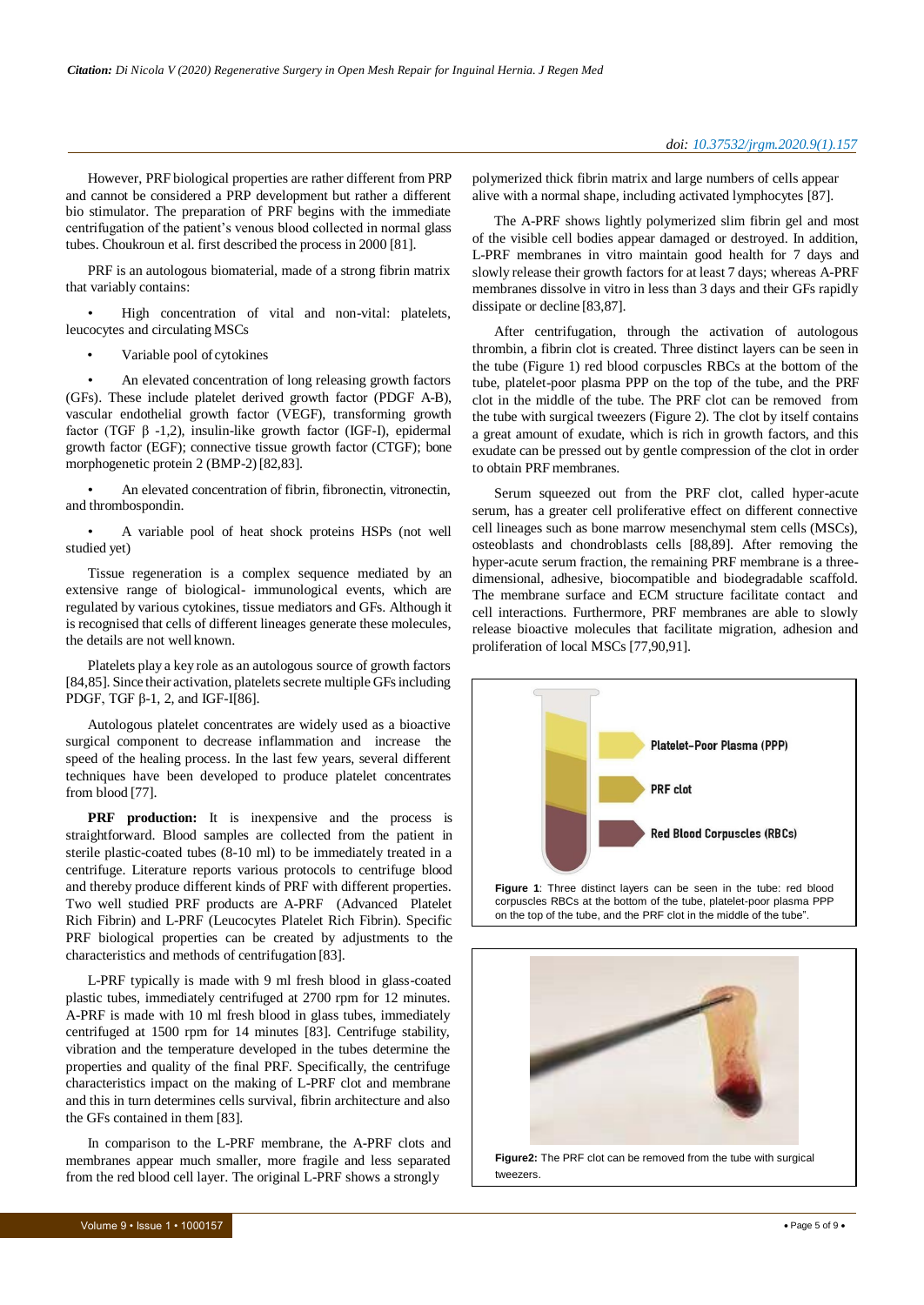During centrifugation, the soluble fibrinogen contained in the plasma transforms to fibrin polymerizing to a three-dimensional structure. The activated platelets and some leukocytes are entrapped in the fibrin net. Consequently, a storage pool of growth factors is formed from platelets and leukocytes upon activation [92].

Platelets can be observed both on the surface and inside of the PRF membranes. The platelets' GFs are widely used in soft and bone tissue regeneration; one of the better known is the PDGF, which enhances MSCs adhesion and proliferation [77].

Kardos D. et al observed that MSCs seeded onto PRF membranes readily proliferated on the surface of fresh, but even better on freeze/ thawed or freeze-dried membranes [77]. Freeze-drying seems to not impair the stability of membranes' biofactors, the structure of fibrinogen or the clinical applicability of the PRF [93]. The advantage of producing freeze/thawed or freeze/dried membranes is their suitability for wound closing because their tensile strength can hold a suture and might be more fit for some surgical procedures. In addition, freezing the membranes at −20°C and thawing at +4°C may help to slow down the process of membrane degradation. Therefore, some Authors observed that exposing injured tissue to prolonged membrane stimulation enhances the effectiveness of tissue regeneration [77].

Although, it is interesting to observe that living cells have been found in fresh membranes only, while frozen and freeze-dried membranes contained only dead cells [94]. This tissue regeneration of freeze-dried membranes could be partly due to the HSPs concentration produced during the freezing process [95].

**PRF clinical application:** PRF has been successfully used for the treatment of non- responding skin ulcers including diabetic foot ulcers (DFU), pressure ulcers (PU), acute surgical wounds, and venous leg ulcers (VLUs) [96]. The beneficial effect of L-PRF membranes in the healing of chronic leg ulcers can be explained by the high concentration of platelets and leucocytes, together with the long-term release of growth factors. The progressive release of growth factors (eg. TGFß-1, TGFß-2, PDGF-AB, VEGF, EGF, IGF and CTGF), matrix glycoproteins (trombospondin-1, fibronectine and vitronectine), inflammatory regulators as cytokines and various HSPs for several days seem to be crucial to promote the healing process [97,98].

In dentistry and maxillofacial surgery, the application of PRF membrane is widespread. There are numerous described procedures including the treatment of periodontal bonydefects and regeneration, ridge preservation, sinus-floor elevation, implant surgery, and the creation of the PRF bone block [99,100]. PRF increases new bone formation and has a positive effect on early bone healing [101]. Wong C. et al have applied PRF in experimental models to promoting meniscus chondroblasts proliferation in the attempt to facilitate meniscal repair [102].

In dermatology and plastic surgery have been reports of dermal fibroblasts migration and activation resulting in the increase of collagen synthesis of the skin exposed to PRF treatment [103,104].

We have recently started using L-PRF clot and its constituents PRF membranes and hyper-acute serum to fixing the mesh in inguinal hernia open mesh repair procedure. Preliminary results are very promising.

The aim of the current study has been to fix the mesh with some glue to achieve a real "free tension technique". Therefore, avoiding

PRF provides similar scaffolding properties to fibrin glue and eliminates the risk of transmission of blood pathogens. Furthermore, PRF has beneficial anti-inflammatory properties as opposed to the characteristic property and problem of cyanoacrylates, the promotion of inflammatory tissue reactions. Most important, PRF exhibits both good fixation capacity and strong tissue regeneration properties. PRF minimises the local inflammatory acute response, streamlining the integration of the mesh through rapid fibroblast colonization and efficient collagen production. These elements in combination result in a faster and more effective wound healing process

#### **4.Regenerative surgery technique: PRF-open mesh repair**

Open mesh repair for single inguinal hernia is the most frequent procedure in general surgery.

The surgical technique should apply 3 basic principles toachieve the best clinical result: minimally invasive approach, tension-free technique and regenerative surgery principles. The open mesh repair procedure can be delivered in local or general anaesthesia. A small (5-6 cm) transverse incision on the inguinal region reduces skin tension following the natural Langer's lines; they are linear clefts in the skin that indicate the direction and orientation of the underlying collagen fibers

A small incision generally provides a proper exposition of the inguinal region. Retractors need to be moved gently; they should have smooth and not dentate edges.

**Minimal manipulation:** is suggested to avoid any stretching and shredding of tissue. Tissue needs to be sharply cut following a constant dissection line, recognising any different tissue layers to perform those minimal dissections necessary for completing the operation. Haemostasis needs to be checked step by step.

After the sac has been isolated and content examined, it will be repositioned into the abdomen and the internal inguinal ring refashioned using polyglactin (vicryl) 2-0 stitches. In case of direct hernia, the trasversalis fascia needs to be approximated with the same suture material.In preparing a suitable space to position the mesh, it is important to minimise the detachment of tissues and in particular to respect as much as possible the nerves that cross the area. The choice of an appropriate size, soft, light, macroporus, monofilament, polypropylene mesh is fundamental, as is the fixation method.

**Mesh fixation**. In our preliminary experience, we used L-PRF clot with both components: membrane and hyper-acute serum to fixing the mesh and secure a real tension free technique.

Only two single stitches have been applied to the mesh: one in the tubercle area (never catching the tubercle!) and another one to close the mesh tails. Vicryl 2-0 absorbable is always used to reduce risks of chronic nerve entrapment syndrome.

**Anterior fascia closure**. We suggest suturing the fascia below the spermatic cord using vicryl 2-0 stitches. This recommendation is to reduce the empty space and press the mesh between the trasversalis (posterior) and anterior fascia, ensuring that the spermatic cord in not theway.

The fascia, sutured with absorbable (vicryl 2-0) stitches, places and compresses the mesh in the right space reducing the postoperative collection, indeed facilitating the integration process.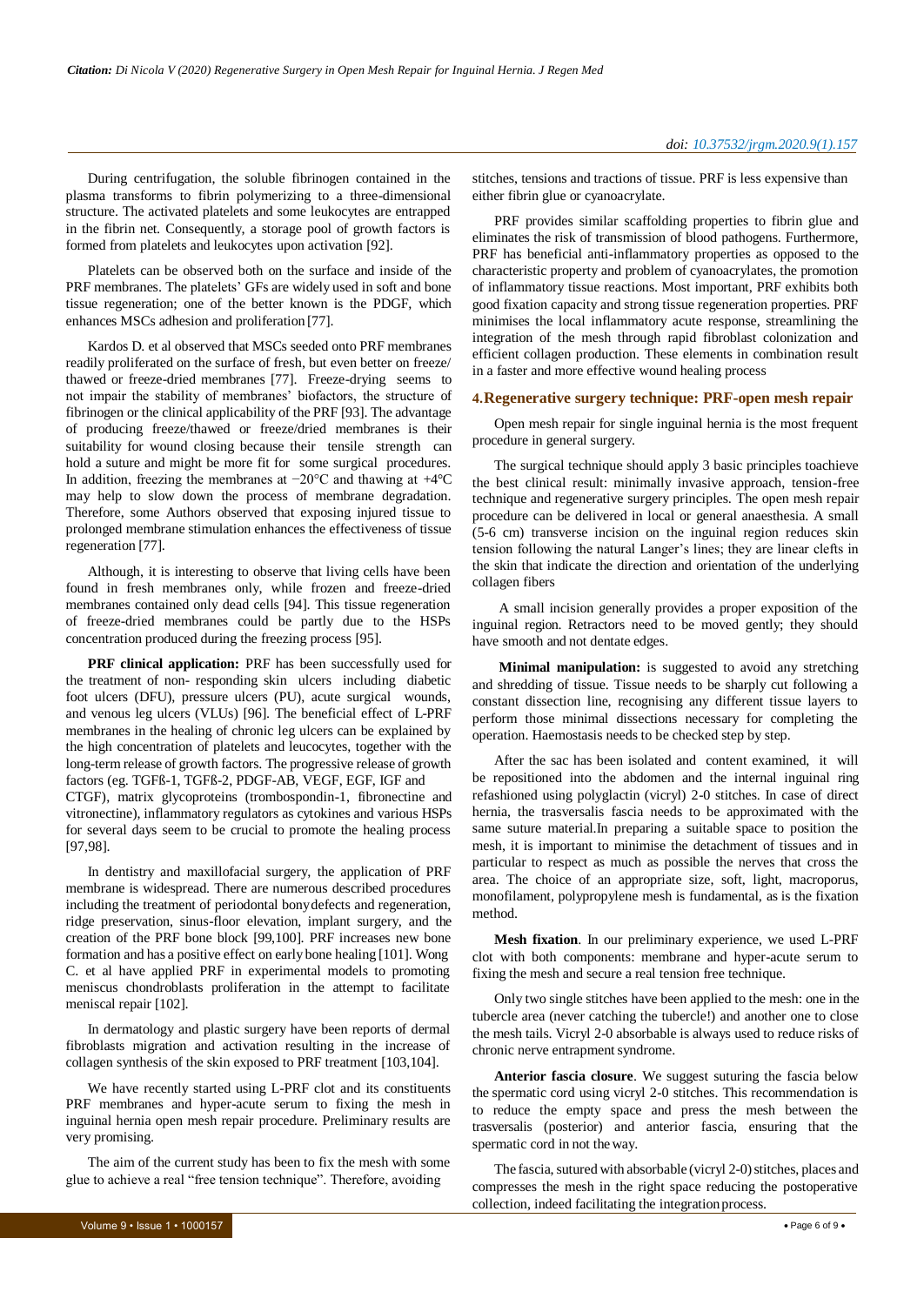These basic principles reduce oedema, collection and postoperative acute inflammation. These are the main factors that hinder the integration process and trigger postoperative pain.

In particular, PRF combines the benefits of fibrin glue sealant with the ability to streamline the integration of the mesh by optimising connective tissue regeneration.Moreover, PRFregenerative capacities substantially prevent chronic fibrotic inflammation, mesh retraction, hard and painful scars and chronic nerve entrapment syndrome.

#### **Discussion**

The aim of this article is to introduce regenerative surgery standards to promote optimal tissue regeneration pathways for the most common surgical procedure in general surgery: the open mesh repair for inguinal hernia. The clinical perspective of the PRF-open mesh repair is the reduction of postoperative pain, to accelerate the patient's recovery, prevent the chronic inguinal pain, reduce the rate of recurrence and reduce financial costs of the operation. Our preliminary PRF-open mesh repair experience and data will be published soon. Accurate surgical technique, tissue regeneration principles and the right material choices are basic to reach thegoal.

Lichtenstein technique promotes a rigid fixation of the mesh, recommending non- absorbable overrunning stitches (Prolene) to sew the mesh to the inguinal ligament and surrounding muscles structures; this generates tension, inflammation and pain.

In addition, the risk that a permanent suture would trap a nerve is reasonably high (average 11-12% in Literature) causing chronic inguinal pain, which quite often requires local infiltration or unreliable nerve-lysis operations.

These risks are significantly reduced by fixing the mesh to the trasversalis (posterior) fascia with the L-PRF and making a real "tension-free" technique.

In 2009, De Hingh I.H.J.T et al, described the use of autologus P-RFS (Platelet-Rich Fibrin Sealant) on 22 patients. Theaim was fixing the mesh replacing the human/bovine fibrin glue. The advantages claimed focused on the P-RFS haemostatic and antibacterial effects. The preparation of the blood required a large amount of patient's own blood (120 ml) and stored into a designated preparation unit containing sodium citrate for anticoagulation. Afterwards, the container was placed in the centrifuge for 23 min to produce an average of 6 ml of P-RFS. With a spray applicator, the P-RFS was applied along the ligament and the medial and cranial side of the mesh [105].

In our preliminary experience, L-PRF shows some additional and essential clinical improvements over previous practice: 1) satisfactory fixation of the mesh; 2) superior haemostasis; 3) less local inflammation; 4) avoidance of nerve entrapment; 5) streamlining the mesh integration process and tissue regeneration. Long term clinical trials may show that improved integration leads to a reduction in recurrence.

The L-PRF is an autologous platelet rich fibrin centrifuge product. The centrifuge characteristics and centrifugation protocols impact significantly on the characteristics of PRF. Thecentrifugation protocol we have been using enables production of L-PRF with good glue and scaffolding performance and also with tissue regeneration properties. Preparation procedure will be described in the material and method section of the upcoming article. Compared with fibrin glue, the cost of the PRF open mesh repair is substantially lower because the fixation glue is made with the patient's own blood.

## **Conclusion**

PRF-open mesh repair is a physiologic and genuinely "tensionfree technique" that follows sound regenerative surgery principles. The surgical technique, material choice, biological method of fixation and the regenerative properties of PRF, all described above, minimise wound site inflammation and assist correct integration of the mesh. Postoperative advantages: less pain and shorter time of recovery are clear short-term benefits. Mid-long term benefits: lower incidence of chronic pain due to a correct process of wound healing and minimizing the risk of nerve entrapment. A reduction of recurrence rate may be confirmed by future randomizedtrials.

#### **Conflicts of interest**

The author declares that he does not have financial or nonfinancial competing interests.

#### **Acknowledgments**

The author sincerely compliments Ms Jordana Lyden-Swift for drafting images. The author is grateful to Thomas Richard Swift for the linguistic revision of the manuscript and his passionate interest in the Regenerative Surgery field

#### **References**

- 1. Baylón K, Rodríguez-Camarillo P, [Elías-Zúniga, Robert G, Lozano K \(2017\)](https://www.mdpi.com/2077-0375/7/3/47) Past, Present [and Future of Surgical Meshes: A Review.](https://www.mdpi.com/2077-0375/7/3/47) [Membranes\(Basel\).7:47](https://www.mdpi.com/2077-0375/7/3/47)
- 2. Bendavid R, Abrahamson J, Arregui ME, Flament JB, Phillips EH (2001) Abdominal Wall Hernias: Principles and Management
- 3. Heniford BT (2015) Hernia Handbook. 1st ed. Carolinas HealthCare System; **Charlotte**
- 4. [Kingsnorth A \(2004\) Treating inguinal hernias: Open mesh Lichtenstein](https://www.bmj.com/content/328/7431/59) [operation is preferred over laparoscopy.](https://www.bmj.com/content/328/7431/59) BMJ.328:59–60.
- 5. Li X, Kruger JA, Jor JW, Wong V, Dietz HP, et al (2014) [Characterizing](https://www.sciencedirect.com/science/article/pii/S1751616114001301?via%3Dihub) the e[x](https://www.sciencedirect.com/science/article/pii/S1751616114001301?via%3Dihub) vivo mechanical properties of synthetic [polypropylene](https://www.sciencedirect.com/science/article/pii/S1751616114001301?via%3Dihub) surgical mesh. J. Mec[h](https://www.sciencedirect.com/science/article/pii/S1751616114001301?via%3Dihub) Behav Biomed [Mater.37:48–55.](https://www.sciencedirect.com/science/article/pii/S1751616114001301?via%3Dihub)
- 6. Pandit AS, Henry JA (2004) Design of surgical meshes An engineering perspective. Technol Heal Care.12:51–65.
- 7. [EU Hernia \(2002\) Trialists Collaboration Repair of groin hernia with synthetic](https://doi.org/10.1097/00000658-200203000-00003) mesh: Meta- [analysis of randomized. Ann Surg.](https://doi.org/10.1097/00000658-200203000-00003) 235:322–332.
- 8. [Köckerling F, Koch A, Lorenz R, Schug-Pass C, Stechemesser B, et](https://www.frontiersin.org/articles/10.3389/fsurg.2015.00024/full) [al.\(2015\)How](https://www.frontiersin.org/articles/10.3389/fsurg.2015.00024/full) long do we need to follow-up our hernia patients to find the re[al](https://www.frontiersin.org/articles/10.3389/fsurg.2015.00024/full) [recurrence rate? Front Surg. 2:24.](https://www.frontiersin.org/articles/10.3389/fsurg.2015.00024/full)
- 9. [HerniaSurge Group \(2018\) International guidelines for groin hernia](https://link.springer.com/article/10.1007/s10029-017-1668-x) [management. Hernia.](https://link.springer.com/article/10.1007/s10029-017-1668-x) 22:1-165.
- 10. [Köckerling](https://www.karger.com/Article/FullText/487278) F, Simons MP (2018) Current Concepts of Inguinal Hernia Repa[ir.](https://www.karger.com/Article/FullText/487278) [Visc Med. 34:145-150](https://www.karger.com/Article/FullText/487278)
- 11. Koning GG, Wetterslev J, van Laarhoven CJ, Keus F (2013) The totally extraperitoneal method versus Lichtenstein's technique for inguinal hernia repair: a systematic review with meta-analyses and trial sequential analyses of randomized clinical trials. PLoS One. 8:52599.
- 12. [Bobo Z, Nan W, Qin Q, Tao W, Jianquo L, et al. \(2014\) Meta-analysis](https://www.journalofsurgicalresearch.com/article/S0022-4804(14)00545-9/fulltext) [of randomized controlled trials comparing Lichtenstein and totally](https://www.journalofsurgicalresearch.com/article/S0022-4804(14)00545-9/fulltext) [extraperitoneal laparoscopic hernioplasty in treatment of inguinal hernias. J](https://www.journalofsurgicalresearch.com/article/S0022-4804(14)00545-9/fulltext) Surg Res. [192:409-420.](https://www.journalofsurgicalresearch.com/article/S0022-4804(14)00545-9/fulltext)
- 13. [Scheuermann U, Niebisch S, Lyros O, Jansen-Winkeln B, Gockel I \(2017\)](https://bmcsurg.biomedcentral.com/articles/10.1186/s12893-017-0253-7) [Transabdominal preperitoneal \(TAPP\) versus Lichtenstein operation](https://bmcsurg.biomedcentral.com/articles/10.1186/s12893-017-0253-7) for primary inguinal hernia - [a systematic review and meta-analysis of](https://bmcsurg.biomedcentral.com/articles/10.1186/s12893-017-0253-7) [randomized controlled trials. BMC Surg. 17:](https://bmcsurg.biomedcentral.com/articles/10.1186/s12893-017-0253-7) 55.
- 14. Billroth T (1924) In: The Medical Sciences in the German Universities: A Study in the History of Civilization. Welch W.H., editor. Macmillan; New York, NY USA
- 15. Chowbey P (2012) Endoscopic Repair of Abdominal Wall Hernias. 2nd ed. Byword Books; Delhi, India
- 16. LeBlanc KA (2003) Laparoscopic Hernia Surgery an Operative Guide. 1st ed. CRC Press; New Orleans, LA, USA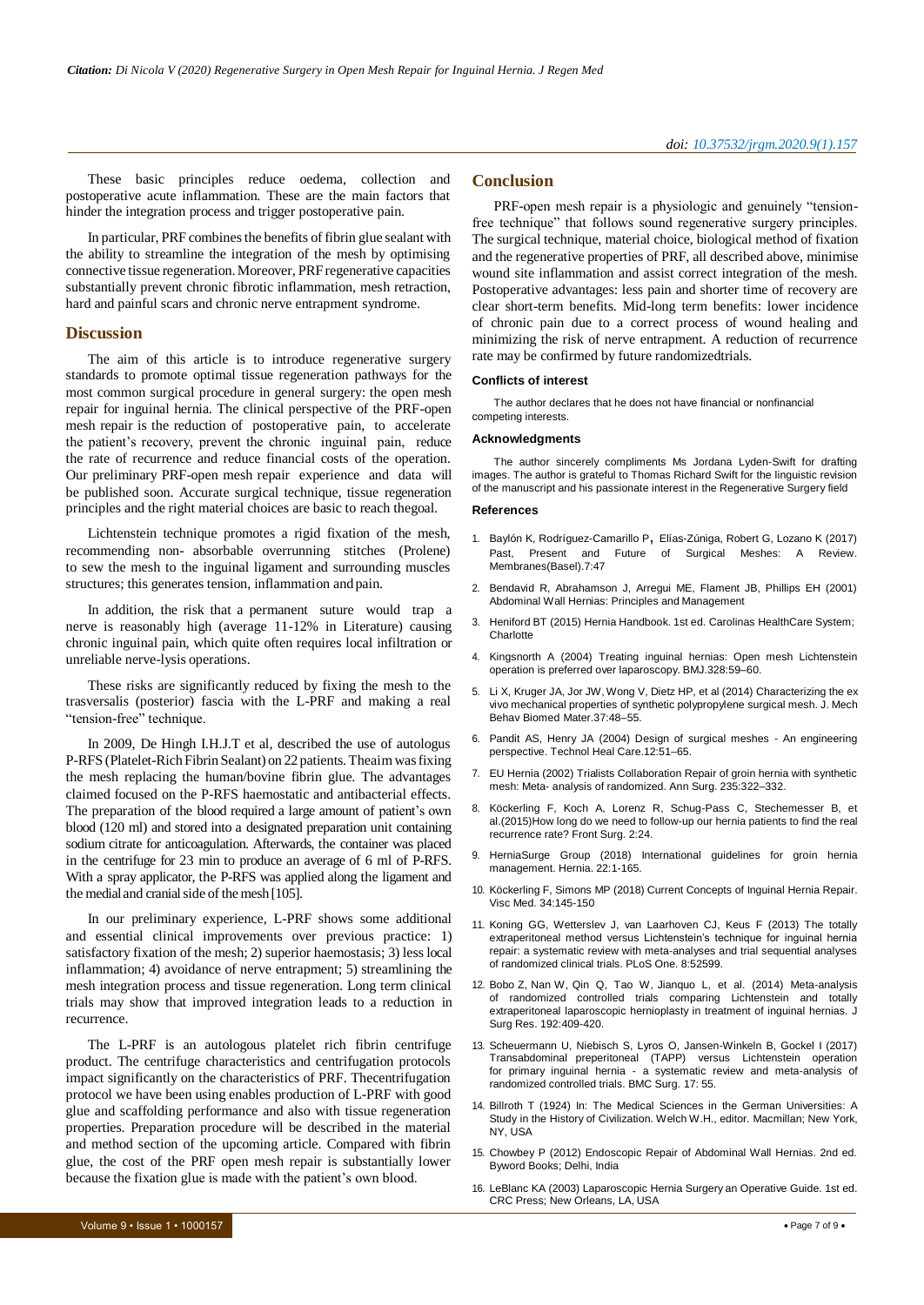- 17. Usher FC, Hill JR, Ochsner JL (1959) Hernia repair with Marlex mesh. A comparison of techniques. Surgery. 46:718–728.
- 18. [Klinge U, Klosterhalfen B, Birkenhauer V, Junge K, Conze J, et al. \(2002\)](https://linkinghub.elsevier.com/retrieve/pii/S0022480402963584) [Impact of polymer pore size on the interface scar formation in a rat model.](https://linkinghub.elsevier.com/retrieve/pii/S0022480402963584) Surg. Res. [103:208–214](https://linkinghub.elsevier.com/retrieve/pii/S0022480402963584)
- 19. [Lichtenstein IL, Shulman AG, Amid PK \(1989\) The tension free hernioplasty.](https://www.americanjournalofsurgery.com/article/0002-9610(89)90526-6/pdf) Am J Surg. [157:188–193.](https://www.americanjournalofsurgery.com/article/0002-9610(89)90526-6/pdf)
- 20. Melero Correas H (2008) Master Thesis. Universitat Politècnica de Catalunya; Barcelona, Spain: Caracterización Mecánica de Mallas Quirúrgicas Para la
- 21. Hawn MT, GraySH, Snyder CW, Graham LA, Vick CC, et al. (2011) Predictors of mesh explantation after incisional hernia repair. Am. J. Surg. 202:28–33.
- 22. Schumpelick V, Fitzgibbons R.J (2010) Hernia Repair Sequelae.1st ed. Springer; Berlin/Heidelberg, Germany
- 23. Bendavid R (1994) Prostheses and Abdominal Wall Hernias. 1st ed. R.G. Landes Co.Austin, TX, USA
- 24. Anderson J.M (2001) Biological Response to Materials. Annu. Rev.Mater. Res. 31:81–110.
- 25. [Tang L, Ugarova TP, Plow EF, Eaton JW \(1996\) Molecular determinates of](https://www.jci.org/articles/view/118549) acute inflammatory response to biomaterials. J. Clin. Invest.; 97:1329-13234.
- 26. [Busuttil SJ, Ploplis VA, Castellino FJ, Tang L \(2004\) A central role for](https://www.ncbi.nlm.nih.gov/pubmed/15456492) [plasminogen in the inflammatory response to biomaterials. J. Thromb.](https://www.ncbi.nlm.nih.gov/pubmed/15456492) Haemost. [2:1798–1805.](https://www.ncbi.nlm.nih.gov/pubmed/15456492)
- 27. [Earle DB, Mark LA \(2008\) Prosthetic Material in Inguinal Hernia Repair:](https://www.sciencedirect.com/science/article/abs/pii/S0039610907001715?via%3Dihub) Ho[w](https://www.sciencedirect.com/science/article/abs/pii/S0039610907001715?via%3Dihub) [Do I Choose? Surg. Clin. North](https://www.sciencedirect.com/science/article/abs/pii/S0039610907001715?via%3Dihub) Am.88:179–201.
- 28. Schaechter M (2009) Encyclopedia of Microbiology. 3rd ed. Academic Press; Cambridge, MA, USA
- 29. Greenberg JA, Clark RM (2009) Advances in suture material for obstetric and gynecologic surgery. Rev. Obstet. Gynecol.2:146–158
- 30. [Anderson JM, Rodriguez A, Chang DT \(2008\) Foreign Body Reaction to](https://www.sciencedirect.com/science/article/abs/pii/S1044532307000966?via%3Dihub) [Biomaterials. Semin. Immunol. 20:86–100.](https://www.sciencedirect.com/science/article/abs/pii/S1044532307000966?via%3Dihub)
- 31. [Murch AR, Grounds AD, Marshall CA, Papadimitriou JM \(1982\) Direct](https://onlinelibrary.wiley.com/doi/abs/10.1002/path.1711370302) [evidence that inflammatory multinucleate giant cells form by fusion. J](https://onlinelibrary.wiley.com/doi/abs/10.1002/path.1711370302) [Pathol.137: 177–](https://onlinelibrary.wiley.com/doi/abs/10.1002/path.1711370302) 180.
- 32. Woloson SK, Greisler HP, Bendavid R, Abrahamson J ( 2001) Biochemistry, immunology, and tissue response to prosthetic material. In:EditorsAbdominal wall hernias. Principles and management. New York: Springer-Verlag: 201– 207.
- 33. Chu C, Von Fraunhofer JA, Greisler HP (1997) Wound Closure Biomaterials and Devices. 1st ed. CRC Press LLC; Boca Raton, FL, USA
- 34. [Bennett NT, Schultz GS \(1993\) Growth factors and wound healing:](https://www.americanjournalofsurgery.com/article/S0002-9610(05)80797-4/pdf) [biochemical](https://www.americanjournalofsurgery.com/article/S0002-9610(05)80797-4/pdf) properties of growth factors and their receptors. Am J Surg. 16[5:](https://www.americanjournalofsurgery.com/article/S0002-9610(05)80797-4/pdf) [728–737](https://www.americanjournalofsurgery.com/article/S0002-9610(05)80797-4/pdf)
- 35. Greisler HP, Ellinger J, Henderson HC (1991) The effects of an atherogenic diet on macrophage/biomaterial interaction. J Vasc Surg.; 14: 10.
- 36. Petsikas D, Cziperle DL, Lam TM (1991) Dacron-induced TGF-b release from macrophages: effects on graft healing. Surg Forum. 42: 326–328.
- 37. [Bellon JM, Bujan J, Contreras L, Hernando A \(1995\) Integrations of](https://www.sciencedirect.com/science/article/pii/0142961295988558?via%3Dihub) [biomaterials implanted into abdominal wall: process of Scar formation and](https://www.sciencedirect.com/science/article/pii/0142961295988558?via%3Dihub) [macrophage response. Biomaterials.16:](https://www.sciencedirect.com/science/article/pii/0142961295988558?via%3Dihub) 381–387.
- 38. [Elango S, Perumalsamy S, Ramachandran K, Vadodaria K \(2017\) Mesh](https://biomedicine.edp-open.org/articles/bmdcn/abs/2017/03/bmdcn2017070316/bmdcn2017070316.html) [materials and hernia repair. Biomedicine \(Taipei\). 7:](https://biomedicine.edp-open.org/articles/bmdcn/abs/2017/03/bmdcn2017070316/bmdcn2017070316.html) 16.
- 39. [Junge K, Rosch R, Klinge U, Schwab R, Peiper C, et al \(2006\) Risk factors](https://link.springer.com/article/10.1007/s10029-006-0096-0) [related to recurrence in inguinal hernia repair: a retrospective analysis.](https://link.springer.com/article/10.1007/s10029-006-0096-0) [Hernia.10:](https://link.springer.com/article/10.1007/s10029-006-0096-0) 309–315.
- 40. Si Z, Bhardwaj R, Rosch R, Mertens PR, [Klosterhalfen](https://www.surgjournal.com/article/S0039-6060(02)86408-X/fulltext) B, et al (2002) Impaire[d](https://www.surgjournal.com/article/S0039-6060(02)86408-X/fulltext) [balance of type I and type III procollagen mRNA in cultured fibroblasts of](https://www.surgjournal.com/article/S0039-6060(02)86408-X/fulltext) [patients with incisional hernia.Surgery.131:](https://www.surgjournal.com/article/S0039-6060(02)86408-X/fulltext) 324–331
- 41. Rangaraj A, Harding K, Leaper D (2011) Role of collagen in wound management. Wounds. 7: 54–63.

[Abci I, Bilgi S, Altan A \(2005\) Role of TIMP-2 in Fascia Transversalis on](https://www.tandfonline.com/doi/abs/10.1080/08941930590956147?journalCode=iivs20) [Development of Inguinal Hernias. J Invest Surg.18: 123–128.](https://www.tandfonline.com/doi/abs/10.1080/08941930590956147?journalCode=iivs20)

- 43. [Guillen-Marti J, Diaz R, Quiles MT, Lopez-Cano M, Vilallonga R, et al \(2009\)](https://onlinelibrary.wiley.com/doi/full/10.1111/j.1582-4934.2008.00637.x) [MMPs/TIMPs and inflammatory signalling de-regulation in human incisional](https://onlinelibrary.wiley.com/doi/full/10.1111/j.1582-4934.2008.00637.x) [hernia tissues. J Cell Mol Med.13\(11-12\),](https://onlinelibrary.wiley.com/doi/full/10.1111/j.1582-4934.2008.00637.x) 4432–4443
- 44. [Bellön JM, Bajo A, Ga-Honduvilla N, Gimeno MJ, Pascual G, et al \(2001\)](https://journals.lww.com/annalsofsurgery/Abstract/2001/02000/Fibroblasts_From_the_Transversalis_Fascia_of_Young.20.aspx) [Fibroblasts From the Transversalis Fascia of Young Patients With Direct](https://journals.lww.com/annalsofsurgery/Abstract/2001/02000/Fibroblasts_From_the_Transversalis_Fascia_of_Young.20.aspx) [Inguinal Hernias Show Constitutive MMP-2 Overexpression. Ann Surg.; 233:](https://journals.lww.com/annalsofsurgery/Abstract/2001/02000/Fibroblasts_From_the_Transversalis_Fascia_of_Young.20.aspx) [287–](https://journals.lww.com/annalsofsurgery/Abstract/2001/02000/Fibroblasts_From_the_Transversalis_Fascia_of_Young.20.aspx) 291
- 45. Donahue TR, Hiatt JR, Busuttil RW (2006) [Collagenase](https://link.springer.com/article/10.1007%2Fs10029-006-0146-7) and surgical diseas[e.](https://link.springer.com/article/10.1007%2Fs10029-006-0146-7) [Hernia.10:](https://link.springer.com/article/10.1007%2Fs10029-006-0146-7) 478–485.
- 46. Ashcroft GS, Herrick SE, Tarnuzzer RW (1997) Human ageing impairs injuryinduced in vivo expression of tissue inhibitor of matrix metalloproteinases (TIMP)-1 and -2 proteins and mRNA. J Pathol.183:169–176
- 47. [Lau H, Fang C, Yuen WK, Patil NG \(2007\) Risk factors for inguinal hernia in](https://www.surgjournal.com/article/S0039-6060(06)00300-X/fulltext) [adult males: A case-control study. Surgery.141:](https://www.surgjournal.com/article/S0039-6060(06)00300-X/fulltext) 262–266
- 48. Klinge U, Zheng H, Si ZY, Schumpelick V, Bhardwaj R, et al. (1999) Synthesis of type I and III collagen, expression of fibronectin and matrix metalloproteinases-1 and -13 in hernial sac of patients with inguinal hernia. Int J Surg Investig.1: 219–227.
- 49. Bendavid R (2004) The unified theory of hernia formation. Hernia.8: 171–176
- 50. [Earle DB, Mark LA \(2008\) Prosthetic Material in Inguinal Hernia Repair: How](https://www.sciencedirect.com/science/article/abs/pii/S0039610907001715?via%3Dihub) [Do I Choose? Surg. Clin. North](https://www.sciencedirect.com/science/article/abs/pii/S0039610907001715?via%3Dihub) Am.88:179–201.
- 51. Brown CN, Finch JG (2010) Which mesh for hernia [repair?](https://publishing.rcseng.ac.uk/doi/10.1308/003588410X12664192076296) Ann. R. Coll. Sur[g.](https://publishing.rcseng.ac.uk/doi/10.1308/003588410X12664192076296) [Engl.92:272–278.](https://publishing.rcseng.ac.uk/doi/10.1308/003588410X12664192076296)
- 52. Zogbi L (2008) The Use of Biomaterials to Treat Abdominal Hernias. InTech.18: 359–382
- 53. [Bilsel Y, Abci I \(2012\) The search for ideal hernia repair; mesh materials and](https://www.sciencedirect.com/science/article/pii/S1743919112000921?via%3Dihub) types. Int. J. [Surg.10:317–321.](https://www.sciencedirect.com/science/article/pii/S1743919112000921?via%3Dihub)
- 54. [Winters JC, Fitzgerald MP, Barber MD \(2006\) The use of synthetic mesh in](https://bjui-journals.onlinelibrary.wiley.com/doi/full/10.1111/j.1464-410X.2006.06309.x) [female pelvic reconstructive surgery. BJU Int.](https://bjui-journals.onlinelibrary.wiley.com/doi/full/10.1111/j.1464-410X.2006.06309.x) 98:70–76.
- 55. Vasita R, Katti DS (2006) Nanofibers and their applications in tissue engineering. Int. J. Nanomedicine.; 1:15–30.
- 56. Popat K, Brown P, Stevens K (2010) Nanotechnology in Tissue Engineering and Regenerative Medicine & Nanofibers and Nanotechnology in Textiles 1st ed. CRC Press; Boca Raton, FL, USA
- 57. Halm JA (2005) Thesis. Erasmus University Rotterdam; Rotterdam, The Netherlands: Oct. Experimental and Clinical Approaches to Hernia Treatment and Prevention.
- 58. Amid PK, Lichtenstein IL (1998) Long-term results and current status of the Lichtenstein open tension-free hernioplasty. Hernia. 2: 89-94.
- 59. [Bay-Nielsen M, Kehlet H, Strand L, Malmstrom J, Andersen FH, et al \(2001\)](https://www.thelancet.com/journals/lancet/article/PIIS0140-6736(01)06251-1/fulltext) [Quality assessment of 26,304 herniorrhaphies in Denmark: a prospective](https://www.thelancet.com/journals/lancet/article/PIIS0140-6736(01)06251-1/fulltext) [nationwide study. Lancet. 6358:](https://www.thelancet.com/journals/lancet/article/PIIS0140-6736(01)06251-1/fulltext) 1124-1128
- 60. Erhan Y, Erhan E, Aydede H, Mercan M, Tok D (2008) Chronic pain after Lichtestein and preperitoneal (posterior) hernia repair. Can J Surg; 51: 383-387.
- 61. [Franneby U, Sandblom G, Nordin P, Nyern O, Gunnarson U \(2006\) Risk](https://journals.lww.com/annalsofsurgery/Abstract/2006/08000/Risk_Factors_for_Long_term_Pain_After_Hernia.7.aspx) factors for long- [term pain after hernia surgery. Ann Surg; 244:212-219.](https://journals.lww.com/annalsofsurgery/Abstract/2006/08000/Risk_Factors_for_Long_term_Pain_After_Hernia.7.aspx)
- 62. [Kumar S, Wilson RG, Nixon SJ, Macintyre IM \(2002\) Chronic pain after](https://bjssjournals.onlinelibrary.wiley.com/doi/abs/10.1046/j.1365-2168.2002.02260.x) [laparoscopic](https://bjssjournals.onlinelibrary.wiley.com/doi/abs/10.1046/j.1365-2168.2002.02260.x) and open mesh repair of groin hernia. Br J Surg; 89: 1476-1479.
- 63. Paajanen H (2002) Do [absorbable](https://link.springer.com/article/10.1007%2Fs10029-002-0048-2) mesh sutures cause less chronic pain tha[n](https://link.springer.com/article/10.1007%2Fs10029-002-0048-2) [nonabsorbable sutures after Lichtenstein inguinal herniorraphy? Hernia; 6:](https://link.springer.com/article/10.1007%2Fs10029-002-0048-2) [26-28.](https://link.springer.com/article/10.1007%2Fs10029-002-0048-2)
- 64. [Poobalan AS, Bruce J, King PM, Chambers WA, Krukowski ZH \(2001\)](https://bjssjournals.onlinelibrary.wiley.com/doi/abs/10.1046/j.0007-1323.2001.01828.x) [Chronic pain and quality of life following open inguinal hernia repair. Br J](https://bjssjournals.onlinelibrary.wiley.com/doi/abs/10.1046/j.0007-1323.2001.01828.x) [Surg; 88: 1122-](https://bjssjournals.onlinelibrary.wiley.com/doi/abs/10.1046/j.0007-1323.2001.01828.x) 1126
- 65. Poobalan AS, Bruce J, Smith WC, King PM, [Krukowski](https://journals.lww.com/clinicalpain/Abstract/2003/01000/A_Review_of_Chronic_Pain_After_Inguinal.6.aspx) ZH (2003) A review [of](https://journals.lww.com/clinicalpain/Abstract/2003/01000/A_Review_of_Chronic_Pain_After_Inguinal.6.aspx) [chronic pain after inguinal herniorraphy. Clin J Pain.19:](https://journals.lww.com/clinicalpain/Abstract/2003/01000/A_Review_of_Chronic_Pain_After_Inguinal.6.aspx) 48-54.
- 66. Kehlet H (2008) Chronic pain after groin hernia repair. Br J Surg; 95: 135-136.
- 67. [Bay-Nielsen](https://bjssjournals.onlinelibrary.wiley.com/doi/abs/10.1002/bjs.4502) M, Nilsson E, Nordin P, Kehlet H (2004) Chronic pain after ope[n](https://bjssjournals.onlinelibrary.wiley.com/doi/abs/10.1002/bjs.4502) mesh and sutured repair of indirect [inguinal](https://bjssjournals.onlinelibrary.wiley.com/doi/abs/10.1002/bjs.4502) hernia in young males. Br J Sur[g.](https://bjssjournals.onlinelibrary.wiley.com/doi/abs/10.1002/bjs.4502) [91:1372-1376.](https://bjssjournals.onlinelibrary.wiley.com/doi/abs/10.1002/bjs.4502)

42.